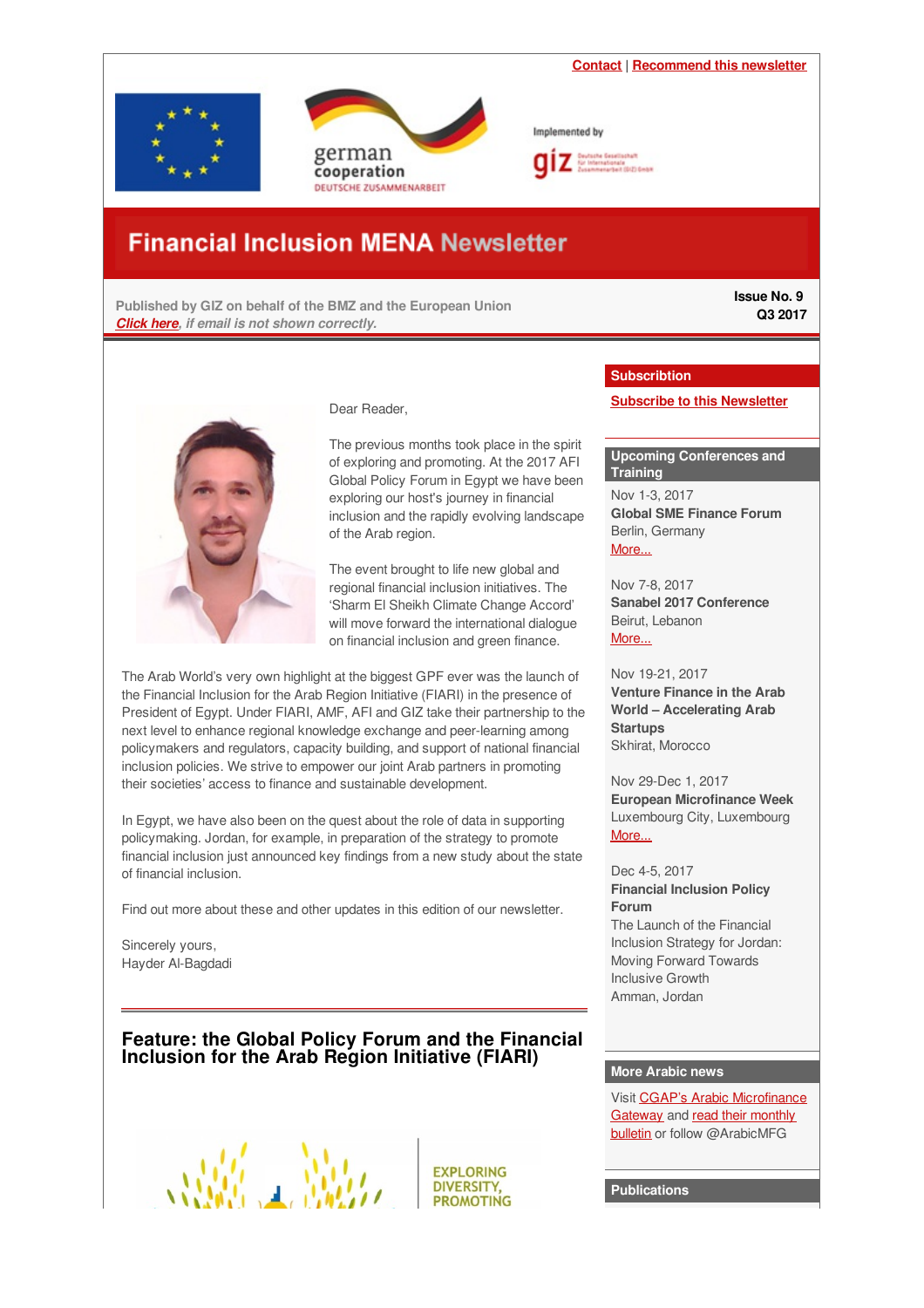

**INCLUSION THE 2017** 

**AFI GLOBAL** POLICY FORUM

13-15 SEPTEMBER<br>SHARM EL SHEIKH, EGYPT

**For the first time, the Global Policy Forum for financial inclusion took place in the Arab region; co-hosted by the Central Bank of Egypt. At this event, FIARI was launched in the presence of President of Egypt.**

# **AMF, GIZ, and AFI Launch Financial Inclusion in the Arab Region Initiative (FIARI)**



The regional platform aims to help accelerate conducive policies and actions for enhancing Arab societies' access to finance as a driver of sustainable development. Read [more...](https://login.mailingwork.de/-link2/1593/3695/145/0/120623/sMLFGPjR/PwXzjnpREL/0)

# **FIARI: A Promising Institutional Innovation for the Benefit of the Financially Excluded**



FIARI opens a new window of opportunity for Arab countries. Its contribution to improving the lives of vulnerable groups would be the acid test of the success of FIARI. Read [more...](https://login.mailingwork.de/-link2/1593/3695/83/0/120623/sMLFGPjR/PwXzjnpREL/0)

The 9th GPF provided numerous insights into the journeys in financial inclusion and the rapidly evolving landscapes of Egypt and the entire region. Read [more...](https://login.mailingwork.de/-link2/1593/3695/139/0/120623/sMLFGPjR/PwXzjnpREL/0)

# **Introducing the Sharm El Sheikh Climate Change Accord**

The accord aims to foster peer-learning on policy solutions to address financial inclusion, climate change and green finance. Read [more...](https://login.mailingwork.de/-link2/1593/3695/85/0/120623/sMLFGPjR/PwXzjnpREL/0)

# **Egypt's Financial Inclusion Journey: at Cross-Roads**



**Financial Inclusion De-Risking and the Role of Global Policy-Makers**



Financial inclusion efforts in the MENA region are confronted with the global





**Microfinance in the MENA Region: Financial Inclusion Empowerment Programme** GIZ

[More...](http://microfinance-mena.org/wp-content/uploads/2017/08/20170824-EU-GIZ-Jordan-Microfinance-in-the-MENA-Region-Final.pdf) (English)



**The Importance of [Microfinance](http://microfinance-mena.org/wp-content/uploads/2017/08/20170825-MF-in-Jordan-Infograph.jpg) for the Economy of Jordan** GIZ [View...](http://microfinance-mena.org/wp-content/uploads/2017/08/20170825-MF-in-Jordan-Infograph.jpg) (English)

# **ØCGAP**

Money, Decisions, and Control Building Digital Financial Services That Help Poor<br>Customers Cope and Strategize



**Money, [Decisions,](http://www.cgap.org/sites/default/files/Working-Paper-Money-Decisions-and-Control-Aug-2017.pdf) and Control: Building Digital Financial Services That Help Poop Customers Cope and Strategize** Consultative Group to Assist the Poor (CGAP)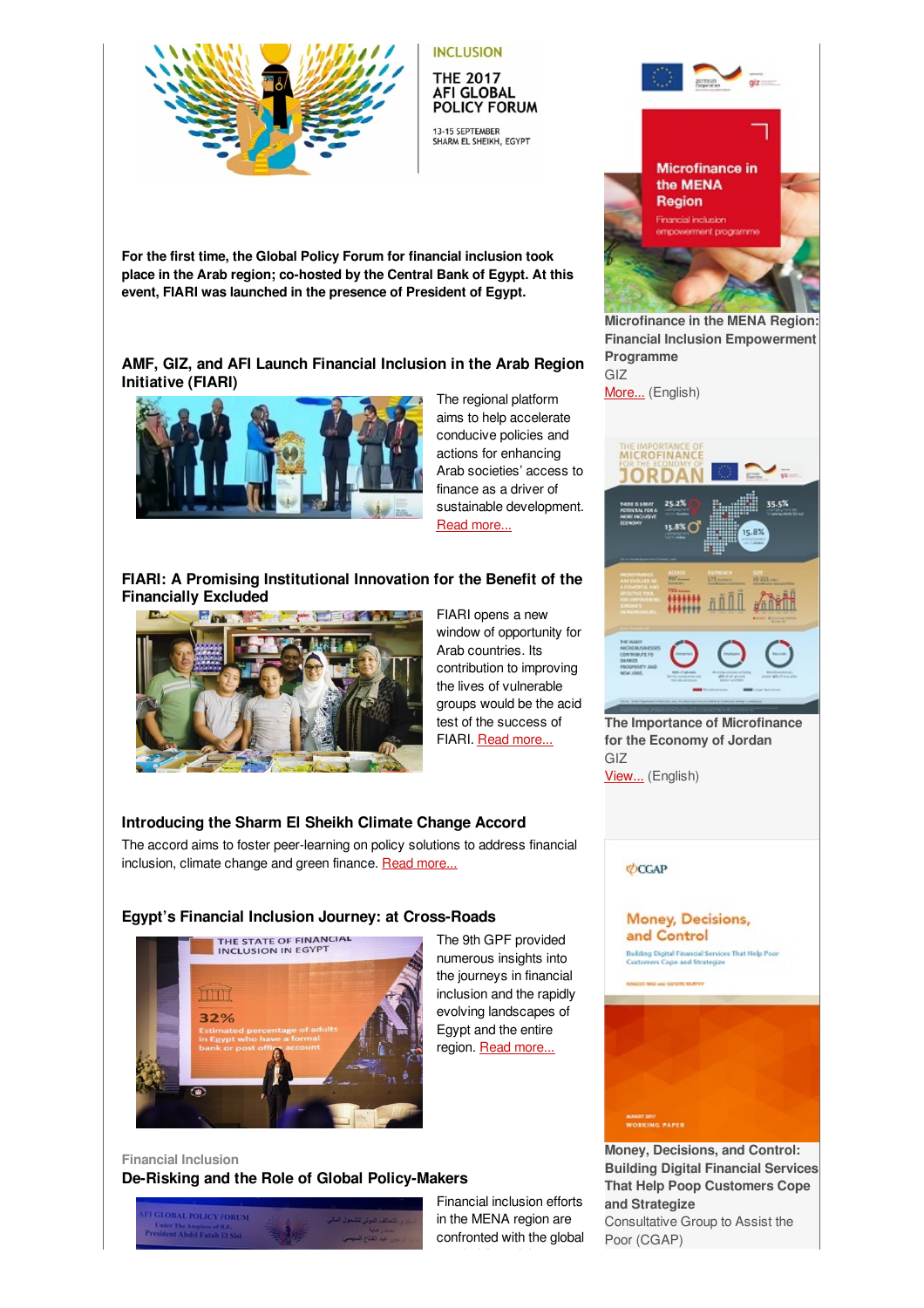

trend of financial institutions reducing risk exposure related to money laundering and terror financing. Read [more...](https://login.mailingwork.de/-link2/1593/3695/251/0/120623/sMLFGPjR/PwXzjnpREL/0)

#### **On the Quest for Making the Invisible Visible**



Data allows to explore the diversity of societies, financial means, and needs, make the invisible visible and bring smart policies to life. Read [more...](https://login.mailingwork.de/-link2/1593/3695/127/0/120623/sMLFGPjR/PwXzjnpREL/0)

#### **What Really Matters: Sustainable Development**



FIARI aims to empower Arab countries on the path to sustainable development. Policymakers deliberated on the nexus of financial inclusion and SDGs. Read [more...](https://login.mailingwork.de/-link2/1593/3695/243/0/120623/sMLFGPjR/PwXzjnpREL/0)

### **Transforming Lives of FDPs Through Financial Inclusion**



Adequate access to financial services enables FDPs to improve their resilience. Panelists elaborated on the core issue of regulations and [identification.](https://login.mailingwork.de/-link2/1593/3695/245/0/120623/sMLFGPjR/PwXzjnpREL/0) Read more...

#### **The Best of the New Kids on the Block!**



The Central Bank of Jordan received AFI's Award for the Best Newcomer in the global network of financial inclusion policymakers. Read [more...](https://login.mailingwork.de/-link2/1593/3695/87/0/120623/sMLFGPjR/PwXzjnpREL/0)



**Paving the Way for Digital Financial Services in Jordan: Market and Regulatory Assessment of Payments and Remittances** Consultative Group to Assist the Poor (CGAP) and GIZ [More...](http://www.cgap.org/sites/default/files/Working-Paper-Paving-the-Way-for-Digital-Financial-Services-in-Jordan-Aug-2017.pdf) (English)



**Financial Education** Initiatives in the Arab Region

**Financial Education Initiatives in the Arab Region: A Stocktaking Report** GIZ and Arab Monetary Fund (AMF) [More...](http://www.amf.org.ae/sites/default/files/Studie_Arab.Region_190417_v5-FINAL.pdf) (English)

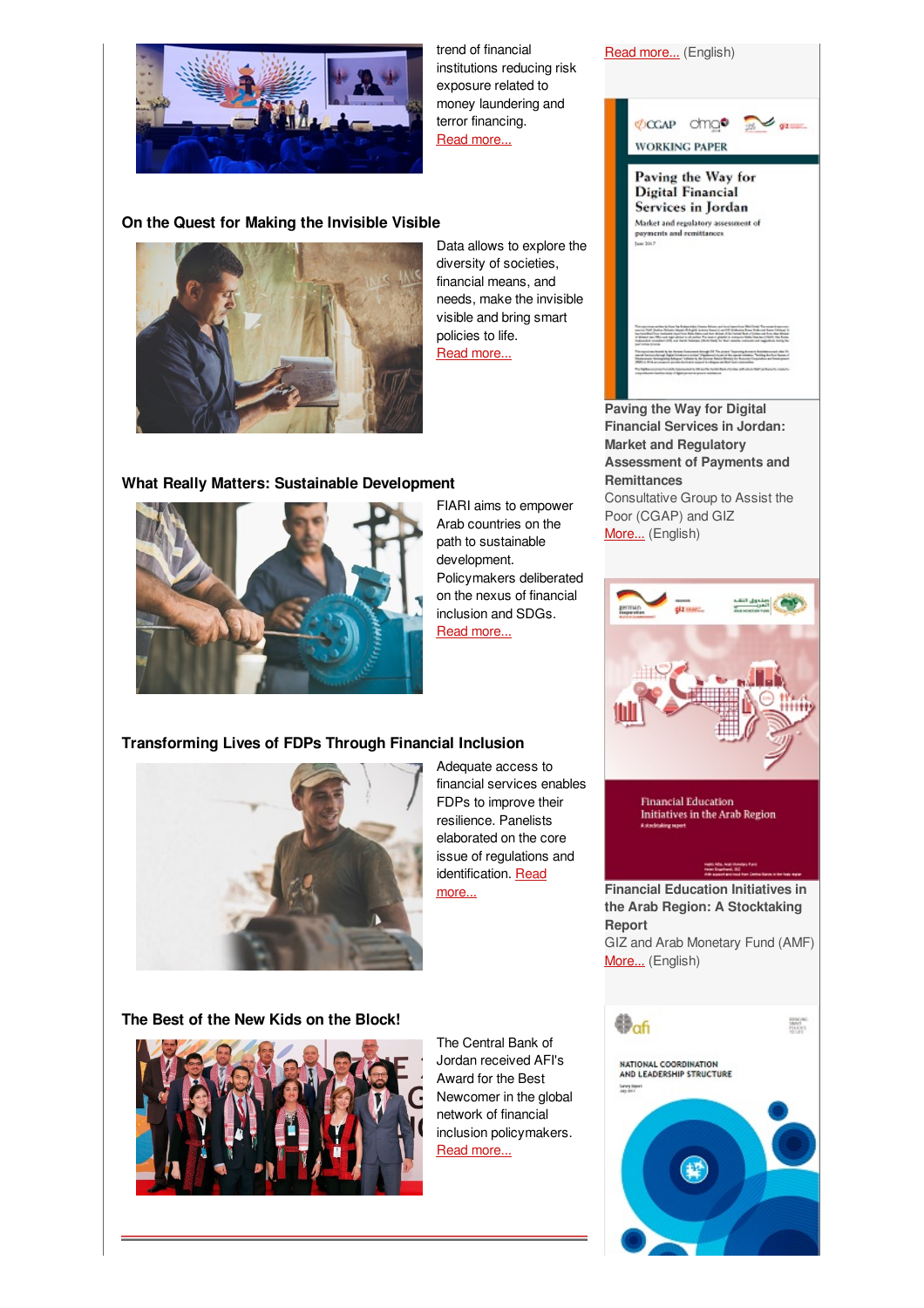# **Further Programme News**

**Behind the Numbers**

**VIDEO: Financial Inclusion Empowerment in Jordan - The Stories of Nisreen and Hiba**

[Watch](https://www.youtube.com/watch?v=ywk9I7mjCK4&feature=youtu.be) Video ...



#### **"I Am Someone Who Always Finds Her Way"**



Nisreen's Journey from a Refugee Camp to the Store Owner She Is Today Read [more...](https://login.mailingwork.de/-link2/1593/3695/133/0/120623/sMLFGPjR/PwXzjnpREL/0)

# **"The Women Who Come Here Show Me That I Am Succeeding"**



Hiba's Story of Pioneering Womens' [Fitness](https://login.mailingwork.de/-link2/1593/3695/135/0/120623/sMLFGPjR/PwXzjnpREL/0) in Ma'an Read more...

#### **Financial Inclusion Strategy & Data CBJ and GIZ Study Informs About Financial Inclusion in Jordan**



Only 33% of people, 27% of women, has an account, while 38% is completely formally excluded. Disparities are remaining particularly for the youth, women, refugees, and low-income segments. Press [Release...\(English\)](http://microfinance-mena.org/news/press-release-cbj-and-giz-study-informs-about-financial-inclusion-in-jordan-gaps-for-the-majority-and-vulnerable-groups/)

Press [Release...\(Arabic\)](http://www.petra.gov.jo/public_news/Nws_NewsDetails.aspx?Menu_ID=&Site_Id=2&lang=1&NewsID=321784&CatID=18)

**Microfinance Savings Needs: Prospects and Requirements for Deposit-Taking MFIs**



What is needed to provide the poor with sufficient savings opportunities and what is the role of a central bank? Read [more...](https://login.mailingwork.de/-link2/1593/3695/253/0/120623/sMLFGPjR/PwXzjnpREL/0)



**National [Coordination](https://www.afi-global.org/sites/default/files/publications/2017-07/AFI_FIS_leadership survey_AW_digital.pdf) and Leadership Structure** Alliance for Financial Inclusion (AFI) [More...](https://www.afi-global.org/sites/default/files/publications/2017-07/AFI_FIS_leadership survey_AW_digital.pdf) (English)



**Financial [Inclusion](https://www.afi-global.org/sites/default/files/publications/2017-07/AFI_displaced persons_AW_digital_0.pdf) of Forcibly Displaced Persons: Perspectives of Financial Regulators** Alliance for Financial Inclusion (AFI) [More...](https://www.afi-global.org/sites/default/files/publications/2017-07/AFI_displaced persons_AW_digital_0.pdf) (English)



### **Archive**

| <b>Issue no. 8</b> |
|--------------------|
| <b>Issue no. 7</b> |
| Issue no. 6        |
| Issue no. 5        |
| <b>Issue no. 4</b> |
| Issue no. 3        |
| Issue no. 2        |
| Issue no. 1        |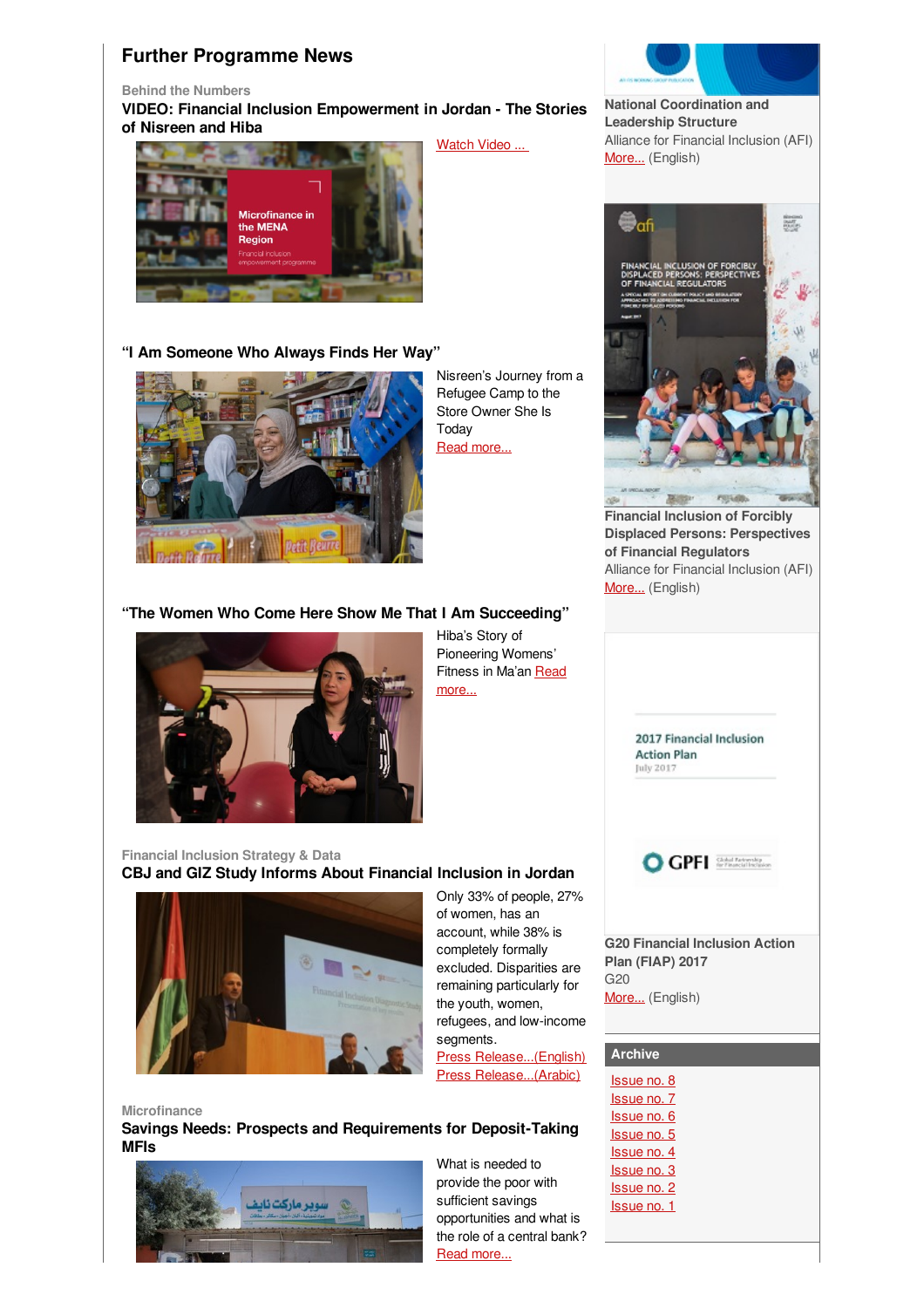

**Microfinance Licensing Microfinance Institutions in Jordan**



By licensing and regulating MFIs in Jordan, the Central Bank will contribute to financial system stability aligned with financial inclusion goals. Read [more...](https://login.mailingwork.de/-link2/1593/3695/255/0/120623/sMLFGPjR/PwXzjnpREL/0)

**Potential for Growth of Micro-Enterprises - Evidence from MFIs in Jordan**



Only 13.7% of microenterprises grew into small and medium-sized projects in Jordan, which leaves considerable [potential](https://login.mailingwork.de/-link2/1593/3695/129/0/120623/sMLFGPjR/PwXzjnpREL/0) for MFIs. Read more...

**Protection of Financial Consumer Consumer Counselling: the PMA Studies Bosnia & Herzegovina's Success Story**



A Palestine Monetary Authority delegation studies Bosnia and Herzegovina's success story of consumer counseling to enhance PMA's consumer [relations](https://login.mailingwork.de/-link2/1593/3695/91/0/120623/sMLFGPjR/PwXzjnpREL/0) halls. Read more...

# **Regional News**

**Digital Financial Services**

**Paving the Way for Digital Financial Services in Jordan**

A new GIZ-CGAP study informs about the Jordanian remittances market, development pilots and challenges. Read [more...](https://login.mailingwork.de/-link2/1593/3695/89/0/120623/sMLFGPjR/PwXzjnpREL/0)

### **'Keep Charging on and Move Forward'**

Jordan is one of the first countries in the world to reach an advanced level in the field of electronic payment services.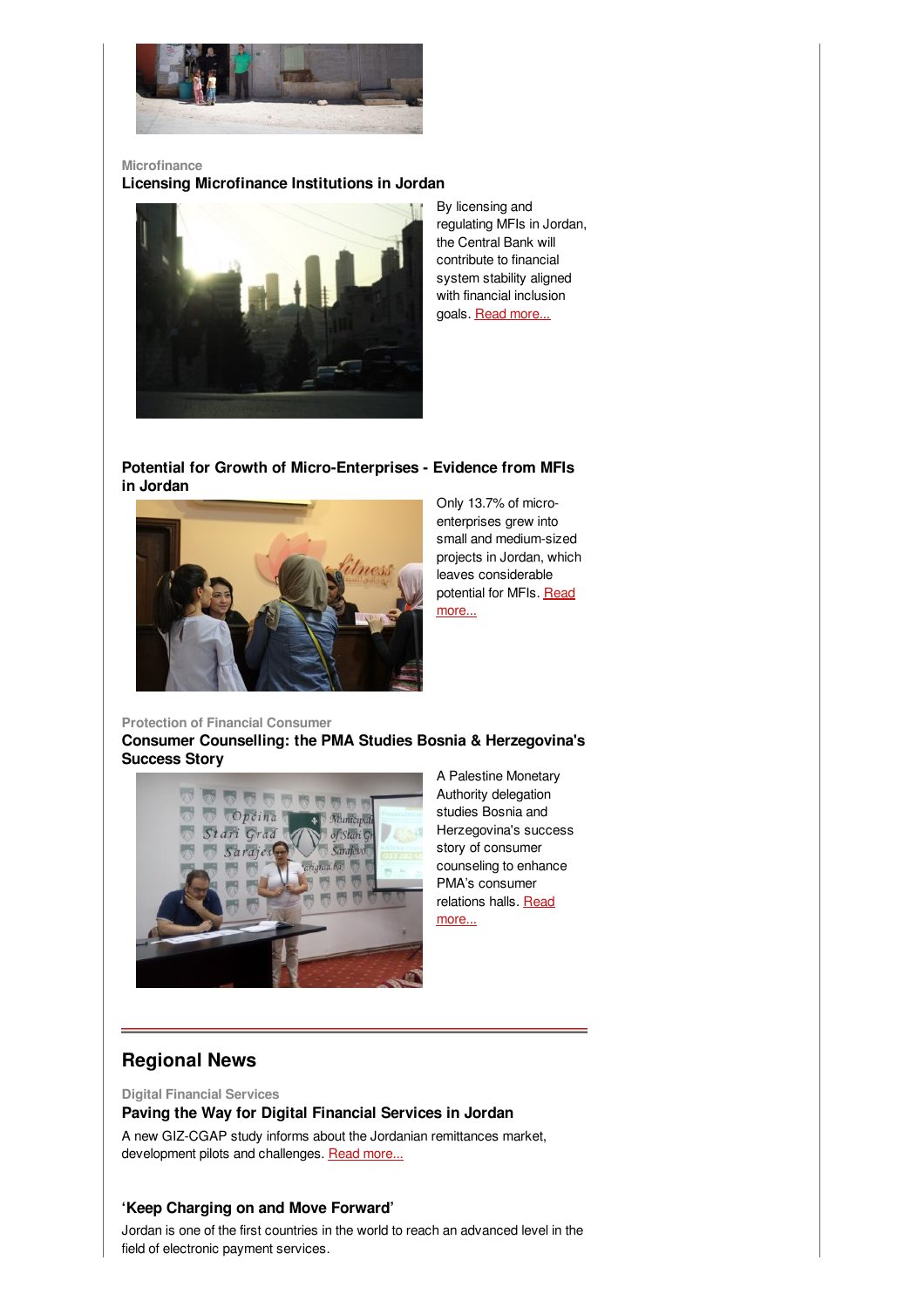